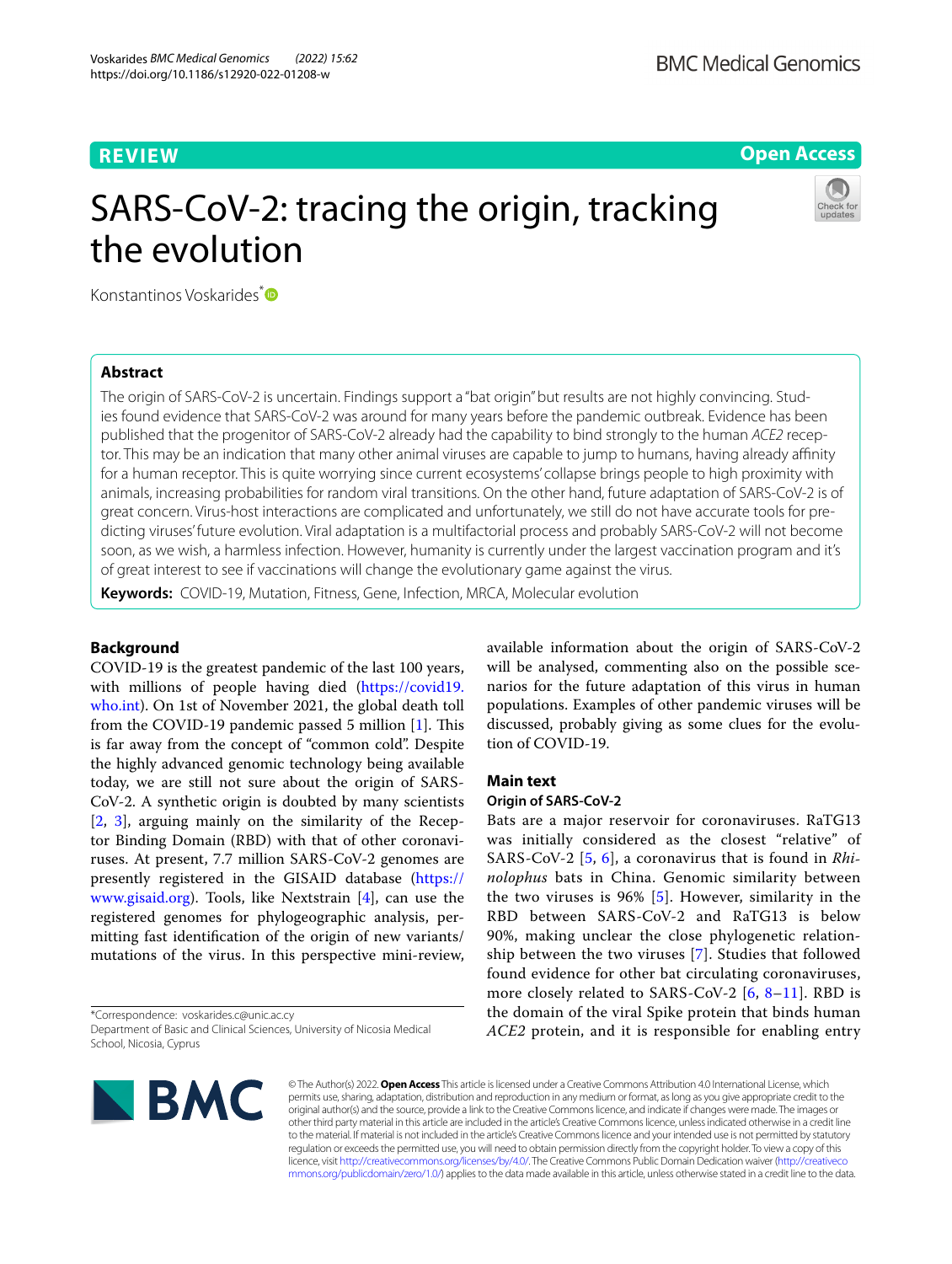into human cells. The SARS-CoV-2 Spike protein has greater afnity with the human ACE2 receptor than its SARS-CoV-1 homolog, explaining the greater SARS-CoV-2 infectivity [[12\]](#page-3-9). An intermediate host has been proposed, since two pangolin coronaviruses share similarity with SARS-CoV-2, PCoV-GD (91.2% sequence similarity) isolated from pangolins imported from Guangdong, and PCoV-GX (85.4% sequence similarity) isolated from pangolins imported from Guangxi [[13](#page-3-10), [14](#page-3-11)]. The RBD region of PCoV-GD has  $96.8\%$  amino acid sequence similarity with the RBD of SARS-CoV-2 [[7](#page-3-6)]. The two pangolin coronaviruses can infect human cell cultures, whereas RaTG13 cannot [[7\]](#page-3-6). However, the whole genome similarity of the two pangolin coronaviruses with SARS-CoV-2 is low, making their relationship with SARS-CoV-2 unclear. *Rhinolophus* bats are considered the most probable origin of SARS-CoV-2 by many scientists [[15](#page-3-12)].

Genome analysis of SARS-CoV-2 revealed multiple recombination events [[16,](#page-3-13) [17\]](#page-3-14). When diferent viral strains infect the same host, genetic recombination is possible, creating new viral genomes. From this concept, hypothetically SARS-CoV-2 may be the result of pangolin and bat viruses' recombination in a single host of unknown identity. SARS-CoV-2 recombination is a great concern for virologists since diferent viral variants can be combined into a more dangerous strain [[16\]](#page-3-13).

A critical question is: when did the SARS-CoV-2 Spike protein evolve its high affinity for human *ACE2* and did the recent ancestor already have this ability [[6,](#page-3-5) [18\]](#page-3-15)? Brintnell et al. 2021 [[19\]](#page-3-16), performed a detailed phylogenetic analysis, ancestral sequence reconstruction, and in situ molecular dynamics simulations to examine the SARS-CoV-2's Spike-RBD's functional evolution. They found astonishing evidence that the ancestor of RaTG13 and SARS-CoV-2 had a latent ability to bind strongly to the human *ACE2* receptor. The same team found that the high afnity of SARS-CoV-2 for human *ACE2* had been fully acquired about 7–50 years ago. In the same line with Brintnell et al. 2021, another team showed that SARS-CoV-2 had been evolved long before the pandemic emergence, few decades back (95% HPD: 1930–2000) [\[20](#page-3-17)], considering RaTG13 as the closest virus to SARS-CoV-2. Interestingly, the same team found that SARS-CoV-1 has similar divergence time with SARS-CoV-2, 40–70 years, using known extant bat virus lineages. Wang et al. [\[21](#page-3-18)], performed similar estimations, dating the most recent common ancestor (MRCA) of SARS-CoV-2 and RaTG13 to 51.71 years (95% CI, 28.11–75.31). Starr et al. [[22\]](#page-3-19), by using high-throughput assays, they analysed the evolutionary history of *ACE2* binding across a diverse range of sarbecoviruses. They found that this is an ancestral trait, and it is highly evolvable.

Taking into account the SARS-CoV-2 dating and its MRCA properties, three scenarios are most probable: (a) The SARS-CoV-2 ancestor has been incubating for years inside bats, accumulating mutations, and probably through a random event, e.g. in the Huanan wet market, the virus was transmitted in humans, (b) A less virulent SARS-CoV-2 ancestor was infecting humans for years, until accumulation of mutations increased its virulence, (c) The SARS-CoV-2 ancestor has been circulating in intermediate hosts until transmission to humans by a random event. Interestingly, Pekar et al. [[23](#page-3-20)], using a coalescence approach, defne the period between mid-October and mid-November 2019 as the possible period that the frst case of SARS-CoV-2 emerged in Hubei province, China. Likewise, Xia [[24\]](#page-3-21), dated the common ancestor of sampled SARS-CoV-2 genomes to 16 August 2019 with a large tree of 83,688 genomes.

Ancestral capacity of animal viruses to bind human receptors is not an exclusivity of coronaviruses. Here, I would like to "borrow" the knowledge we gained from another pandemic of the previous century, HIV/AIDS. Despite the fact HIV is a very diferent virus from coronaviruses, it is similarly an animal-derived virus. There are two main HIV strains, HIV-1 and HIV-2, which are distantly related. They jumped from other primate species (SIV viruses) [[25\]](#page-3-22) to humans under independent transmission events [[26\]](#page-3-23). Additionally, HIV-1 is not just one virus, but it represents four diferent groups, M, N, O, and P. Evidence shows that each group passed to humans by an independent cross-species transmission event  $[26]$  $[26]$ . These data show clearly that many different clusters of SIVs had the capability to infect humans, probably due to a latent property of their progenitors. Phylogenetic analysis of HIV-1 group M dated the most recent common ancestor to 1910–1930 [[27\]](#page-3-24), showing that the virus was circulating in humans long before the first documented case, like in case of SARS-CoV-2. The emergence of HIV-1 and HIV-2 as independent events can be compared with the emergence of SARS-CoV-1 and SARS-CoV-2. HIV-1 and HIV-2 both have a primate origin; SARS-CoV-1 and SARS-CoV-2 both have a bat origin. Environmental conditions of emergence are also comparable, this showing that viruses of the same species family can have similar emergence ways. HIV-1 and HIV-2 have passed to humans in African forests, probably by primate raw meat consumption. SARS-CoV-1 and SARS-CoV-2 have frst passed to humans in a large city of China, probably in a wet market, directly or through an intermediate host. It would not be unlikely to have more future transition events of SARS-CoV-2 or its progenitor from animals to humans—like the case of HIV—especially if really the SARS-CoV-2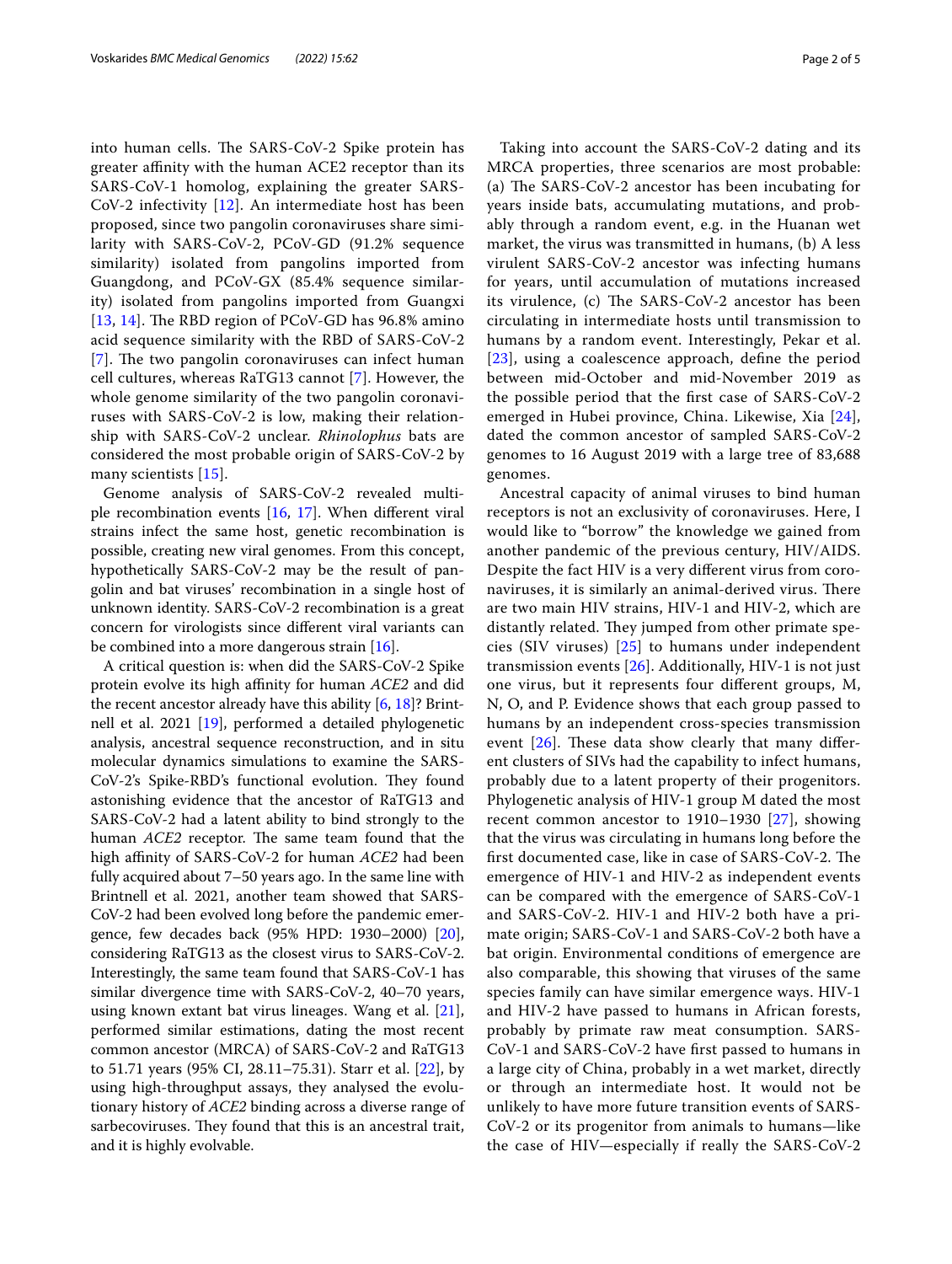progenitor or its relatives (probably still existing) have the capability to infect humans.

### **Evolution of SARS‑CoV‑2**

It seems that coronavirus transitions to humans are not rare events. Besides SARS-CoV-1, SARS-CoV2 and MERS that cause severe infections, four more coronaviruses are known in humans, HCoV-229E, HCoV-OC43, HCoV-HKU1 and HCoV-NL63, that cause mild seasonal colds. SARS-CoV-1, SARS-CoV2 and MERS have recently jumped to humans, and therefore they have high virulence, despite having very diferent mortality rates,  $\sim$  10%, <1% and  $\sim$  30% respectively [\[28](#page-3-25)]. Research has shown that after some time, viruses are adapted to hosts and by directional selection can become less harmful [ $28$ ]. This time cannot be predicted.

Public media frequently write that SARS-CoV-2 will soon become a harmless virus, like the four known human coronaviruses causing seasonal colds. Unfortunately, viral adaptational process needs a lot of time. The MRCA dating of the four human coronaviruses causing mild infections is ranging from 150 to 800 years ago [[29\]](#page-3-26). There is significant evidence that a "flu like" pandemic that killed about 1 million people between 1889 and 1891, has been caused by the HCoV-OC43 coronavirus, belonging in the four known mild human coronaviruses. The HCoV-OC43 dating is compatible with the date of this pandemic event, known as the "Russian fu" [[30\]](#page-3-27). It is worth mentioning here that HCoV-OC43 is a Beta Coronavirus, like SARS-CoV-1, SARS-CoV-2, and MERS, but it belongs to a diferent subgenus (Embecovirus). SARS-CoV-1 and SARS-CoV-2 have a very diferent accessory ORF complement than the other human Coronaviruses  $[31]$  $[31]$ . This may possibly function as a barrier for single point recombination events between SARS-CoV-2 and the other circulating human coronaviruses. However, analysis by Nikolaidis et al. [[31\]](#page-3-28) shows that modular recombination of the Spike ORF between SARS-CoV-2 and the other human coronaviruses may theoretically be possible. This would be catastrophic, if such an event occurred between SARS-CoV-2 and MERS.

Many studies have already showed that SARS-CoV2 is possibly under strong purifying selection [\[29\]](#page-3-26), meaning that most functional mutations are excluded from human populations. This is encouraging, but the problem is that the spread of SARS-CoV2 in human populations is huge. Making this clearer, if e.g. for every 100,000,000 mutations 99,999,999 disappear, but one with high transmissibility survives, then this is a problem. If this mutation is also of high virulence, then then problem is even bigger. Currently, a SARS-CoV-2 variant called Omicron, causing a milder disease, has highly replaced all the other variants of the virus in all over the world. The omicron variant's spread raises doubts on SARS-CoV-2 purifying selection. Many people think that this may be the end of the pandemic since most of us we will fnally get immunized by this variant. This is not a guaranteed scenario. Severe variants can still arise. Additionally, uncertainty exists since mutations of Omicron variant do not make sense when compared with the previous variants of the virus. The origin of this variant is still under investigation [[32–](#page-4-0)[34\]](#page-4-1).

Readers may fnd interesting reading the paper by Amoutzias et al. [[35\]](#page-4-2), where five possible scenarios are analyzed for the future evolution of SARS-CoV-2. In brief: scenario 1: structural constraints limit any further evolution of the SARS-CoV-2 spike, scenario 2: new mutations or intra-SARS-CoV-2 recombination events lead to the evolution of novel SARS-CoV-2 strains, scenario 3: recombination events between SARS-CoV-2 and other sarbecoviruses, scenario 4: recombination events between SARS-CoV-2 and viruses from other Beta-CoV subgenera, scenario 5: non-homologous recombination of SARS-CoV-2 with other viruses.

Beyond directional selection, two more evolutionary processes are likely contributing to less harmful viral infections: (a) Viral strains that cause severe infections disappear, if their hosts eventually die or become socially restricted, and (b) People that died from SARS-CoV-2, vaccinated, or not, probably had certain HLA variant combinations that predisposed them for severe infection. These HLA combinations are probably gradually lost from human populations. Presently, this is not a proven evolutionary mechanism.

### **Conclusions**

There is increasing worry about the emergence of more pandemic agents in the future. Climate change and ecosystem collapse bring humans and animals in greater contact more frequently. Obviously, this can increase zoonotic outbreaks [\[36](#page-4-3)]. Many animal viruses with capability to infect humans are "waiting" for the chance to cross the species barrier. Obviously, we must upgrade zoonotic disease surveillance in all over the world. We must be prepared to anticipate or even better to prevent future pandemic outbreaks.

I am afraid that we must adjust our lives to COVID-19 for many years from now. The best-case scenario would probably be natural immunity, meaning that most people on Earth will be fnally immunized by natural infection from SARS-CoV-2. This could be indeed the final point of this pandemic, but new viral strains can still arise, of unknown virulence, able to re-infect humans. Don't forget that viruses like HIV, HBV, HBC and Ebola virus, infect humans for decades and still are too virulent. We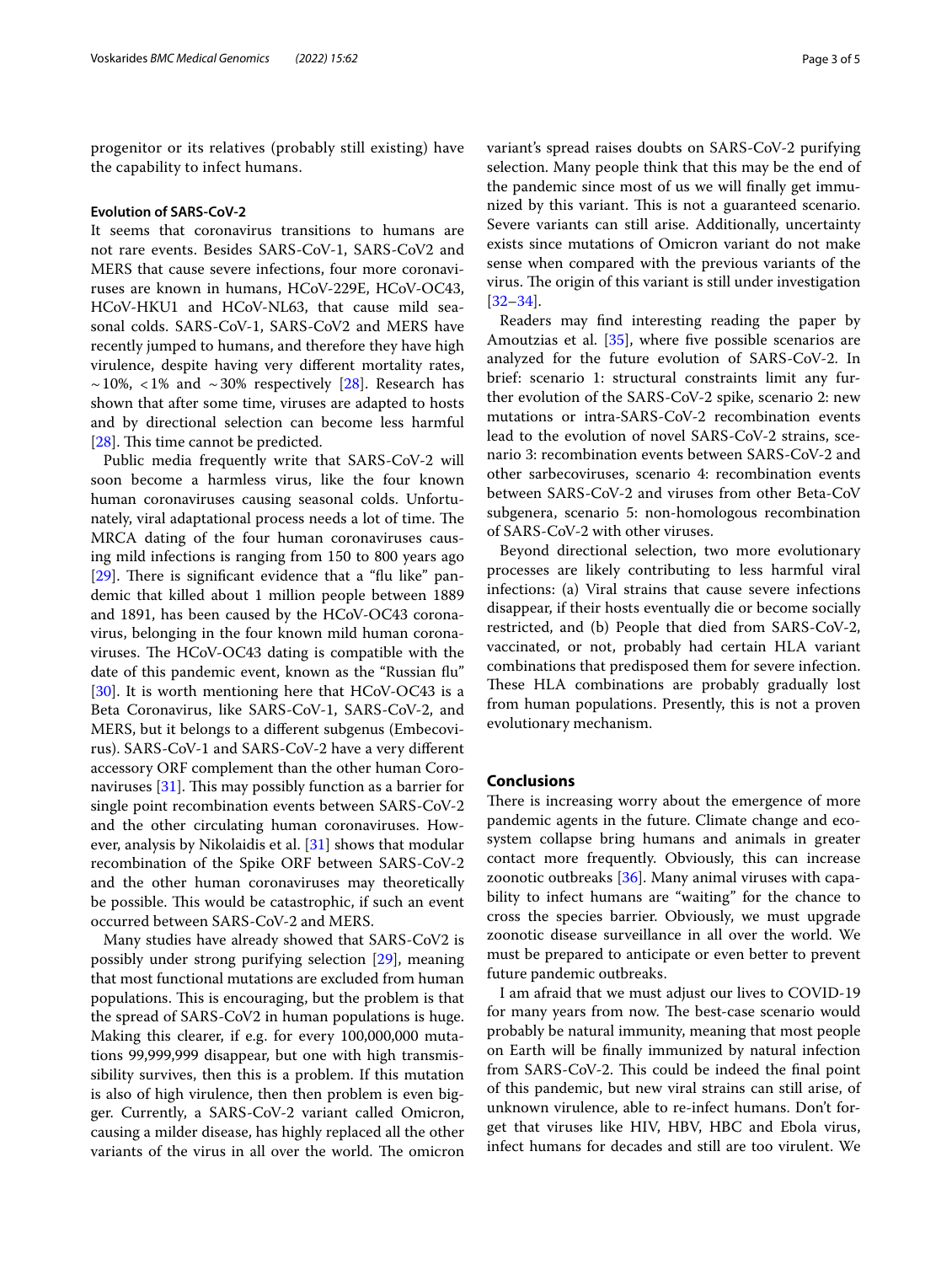### are dealing with a huge viral spread. Currently the best we can do is to invest to vaccination strategies.

#### **Abbreviations**

MRCA: Most recent common ancestor; RBD: Receptor binding domain; ORF: Open reading frame.

#### **Acknowledgements**

I thank Prof. David Liberles for constructive proofreading of this paper.

#### **Authors' contributions** Not applicable.

### **Funding**

Not applicable.

### **Availability of data and materials**

Not applicable.

### **Declarations**

**Ethics approval and consent to participate** Not applicable.

### **Consent for publication**

Not applicable.

### **Competing interests**

The author declares no competing interests.

Received: 20 January 2022 Accepted: 7 March 2022

#### **References**

- <span id="page-3-0"></span>1. Adam D. The pandemic's true death toll: millions more than official counts. Nature. 2022;601:312–5.
- <span id="page-3-1"></span>2. Andersen KG, Rambaut A, Lipkin WI, Holmes EC, Garry RF. The proximal origin of SARS-CoV-2. Nat Med. 2020;26:450–2. [https://doi.org/10.1038/](https://doi.org/10.1038/s41591-020-0820-9) [s41591-020-0820-9.](https://doi.org/10.1038/s41591-020-0820-9)
- <span id="page-3-2"></span>3. Holmes EC, Goldstein SA, Rasmussen AL, Robertson DL, Crits-Christoph A, Wertheim JO, et al. The origins of SARS-CoV-2: a critical review. Cell. 2021;184:4848–56. <https://doi.org/10.1016/j.cell.2021.08.017>.
- <span id="page-3-3"></span>4. Hadfeld J, Megill C, Bell SM, Huddleston J, Potter B, Callender C, et al. NextStrain: real-time tracking of pathogen evolution. Bioinformatics. 2018;34:4121–3. [https://doi.org/10.1093/bioinformatics/bty407.](https://doi.org/10.1093/bioinformatics/bty407)
- <span id="page-3-4"></span>5. Zhou P, Yang X Lou, Wang XG, Hu B, Zhang L, Zhang W, et al. A pneumonia outbreak associated with a new coronavirus of probable bat origin. Nature. 2020;579:270–3. doi[:https://doi.org/10.1038/s41586-020-2012-7](https://doi.org/10.1038/s41586-020-2012-7).
- <span id="page-3-5"></span>Temmam S, Vongphayloth K, Salazar EB, Munier S, Bonomi M, Régnault B, et al. Coronaviruses with a SARS-CoV-2-like receptor- binding domain allowing ACE2-mediated entry into human cells isolated from bats of Indochinese peninsula. Res Sq. 2021; September 17th.
- <span id="page-3-6"></span>7. Nie J, Li Q, Zhang L, Cao Y, Zhang Y, Li T, et al. Functional comparison of SARS-CoV-2 with closely related pangolin and bat coronaviruses. Cell Discov. 2021;7:1–12. <https://doi.org/10.1038/s41421-021-00256-3>.
- <span id="page-3-7"></span>8. Zhou H, Ji J, Chen X, Bi Y, Li J, Wang Q, et al. Identifcation of novel bat coronaviruses sheds light on the evolutionary origins of SARS-CoV-2 and related viruses. Cell. 2021;184:4380-4391.e14. [https://doi.org/10.1016/j.](https://doi.org/10.1016/j.cell.2021.06.008) [cell.2021.06.008.](https://doi.org/10.1016/j.cell.2021.06.008)
- 9. Lytras S, Xia W, Hughes J, Jiang X, Robertson DL. The animal origin of SARS-CoV-2. Science (80- ). 2021;373:968–70. doi:[https://doi.org/10.1126/](https://doi.org/10.1126/science.abh0117) [science.abh0117](https://doi.org/10.1126/science.abh0117).
- 10. Zhou H, Chen X, Hu T, Li J, Song H, Liu Y, et al. A novel bat coronavirus closely related to SARS-CoV-2 contains natural insertions at the S1/S2

cleavage site of the spike protein. Curr Biol. 2020;30:2196-2203.e3. [https://](https://doi.org/10.1016/j.cub.2020.05.023) [doi.org/10.1016/j.cub.2020.05.023](https://doi.org/10.1016/j.cub.2020.05.023).

- <span id="page-3-8"></span>11. Li L, Wang J, Ma X, Sun X, Li J, Yang X, et al. A novel SARS-CoV-2 related coronavirus with complex recombination isolated from bats in Yunnan province. China Emerg Microbes Infect. 2021;10:1683–90. [https://doi.org/](https://doi.org/10.1080/22221751.2021.1964925) [10.1080/22221751.2021.1964925.](https://doi.org/10.1080/22221751.2021.1964925)
- <span id="page-3-9"></span>12. Wrapp D, Wang N, Corbett KS, Goldsmith JA, Hsieh CL, Abiona O, et al. Cryo-EM structure of the 2019-nCoV spike in the prefusion conformation. Science. 2020;367:1260–3. [https://doi.org/10.1126/science.aax0902.](https://doi.org/10.1126/science.aax0902)
- <span id="page-3-10"></span>13. Lam TTY, Jia N, Zhang YW, Shum MHH, Jiang JF, Zhu HC, et al. Identifying SARS-CoV-2-related coronaviruses in Malayan pangolins. Nature. 2020;583:282–5.<https://doi.org/10.1038/s41586-020-2169-0>.
- <span id="page-3-11"></span>14. Xiao K, Zhai J, Feng Y, Zhou N, Zhang X, Zou JJ, et al. Isolation of SARS-CoV-2-related coronavirus from Malayan pangolins. Nature. 2020;583:286–9. [https://doi.org/10.1038/s41586-020-2313-x.](https://doi.org/10.1038/s41586-020-2313-x)
- <span id="page-3-12"></span>15. Lytras S, Hughes J, Martin D, Swanepoel P, de Klerk A, Lourens R, et al. Exploring the Natural Origins of SARS-CoV-2 in the Light of Recombination. Genome Biol Evol. 2022. [https://doi.org/10.1093/GBE/EVAC018.](https://doi.org/10.1093/GBE/EVAC018)
- <span id="page-3-13"></span>16. Singh D, Yi SV. On the origin and evolution of SARS-CoV-2. Exp Mol Med. 2021;53:537–47.<https://doi.org/10.1038/s12276-021-00604-z>.
- <span id="page-3-14"></span>17. Turakhia Y, Thornlow B, Hinrichs AS, Mcbroome J, Ayala N, Ye C, et al. Pandemic-scale phylogenomics reveals elevated recombination rates in the SARS-CoV-2 spike region. bioRxiv. 2021;:2021.08.04.455157. doi:[https://](https://doi.org/10.1101/2021.08.04.455157) [doi.org/10.1101/2021.08.04.455157.](https://doi.org/10.1101/2021.08.04.455157)
- <span id="page-3-15"></span>18. MacLean OA, Lytras S, Weaver S, Singer JB, Boni MF, Lemey P, et al. Natural selection in the evolution of SARS-CoV-2 in bats created a generalist virus and highly capable human pathogen. PLoS Biol. 2021;19: e3001115. <https://doi.org/10.1371/journal.pbio.3001115>.
- <span id="page-3-16"></span>19. Brintnell E, Gupta M, Anderson DW. Phylogenetic and ancestral sequence reconstruction of SARS-CoV-2 reveals latent capacity to bind human ACE2 receptor. J Mol Evol. 2021. [https://doi.org/10.1007/](https://doi.org/10.1007/s00239-021-10034-0) [s00239-021-10034-0](https://doi.org/10.1007/s00239-021-10034-0).
- <span id="page-3-17"></span>20. Boni MF, Lemey P, Jiang X, Lam TTY, Perry BW, Castoe TA, et al. Evolutionary origins of the SARS-CoV-2 sarbecovirus lineage responsible for the COVID-19 pandemic. Nat Microbiol. 2020;5:1408–17. [https://doi.org/10.](https://doi.org/10.1038/s41564-020-0771-4) [1038/s41564-020-0771-4](https://doi.org/10.1038/s41564-020-0771-4).
- <span id="page-3-18"></span>21. Wang H, Pipes L, Nielsen R. Synonymous mutations and the molecular evolution of SARS-CoV-2 origins. Virus Evol. 2021;7. doi:[https://doi.org/10.](https://doi.org/10.1093/ve/veaa098) [1093/ve/veaa098](https://doi.org/10.1093/ve/veaa098).
- <span id="page-3-19"></span>22. Starr TN, Zepeda SK, Walls AC, Greaney AJ, Alkhovsky S, Veesler D, et al. ACE2 binding is an ancestral and evolvable trait of sarbecoviruses. Nature. 2022;:1–9. doi:[https://doi.org/10.1038/s41586-022-04464-z.](https://doi.org/10.1038/s41586-022-04464-z)
- <span id="page-3-20"></span>23. Pekar J, Worobey M, Moshiri N, Scheffler K, Wertheim JO. Timing the SARS-CoV-2 index case in Hubei province. Science (80- ). 2021;372:412–7. doi:<https://doi.org/10.1126/science.abf8003originally>.
- <span id="page-3-21"></span>24. Xia X. Dating the common ancestor from an ncbi tree of 83688 highquality and full-length sars-cov-2 genomes. Viruses. 2021;13. doi:[https://](https://doi.org/10.3390/v13091790) [doi.org/10.3390/v13091790](https://doi.org/10.3390/v13091790).
- <span id="page-3-22"></span>25. Gao F, Balles E, Robertson DL, Chen Y, Rodenburg CM, Michael SF, et al. Origin of HIV-1 in the chimpanzee Pan troglodytes troglodytes. Nature. 1999;397:436–41. <https://doi.org/10.1038/17130>.
- <span id="page-3-23"></span>26. Sharp PM, Bailes E, Chaudhuri RR, Rodenburg CM, Santiago MO, Hahn BH. The origins of acquired immune defciency syndrome viruses: where and when? Philos Trans R Soc B Biol Sci. 2001;356:867–76. [https://doi.org/10.](https://doi.org/10.1098/rstb.2001.0863) [1098/rstb.2001.0863](https://doi.org/10.1098/rstb.2001.0863).
- <span id="page-3-24"></span>27. Worobey M, Gemmel M, Teuwen DE, Haselkorn T, Kunstman K, Bunce M, et al. Direct evidence of extensive diversity of HIV-1 in Kinshasa by 1960. Nature. 2008;455:661–4.<https://doi.org/10.1038/nature07390>.
- <span id="page-3-25"></span>28. Geoghegan JL, Holmes EC. The phylogenomics of evolving virus virulence. Nat Rev Genet 2018 1912. 2018;19:756–69. doi:[https://doi.org/10.](https://doi.org/10.1038/s41576-018-0055-5) [1038/s41576-018-0055-5](https://doi.org/10.1038/s41576-018-0055-5).
- <span id="page-3-26"></span>29. Singh J, Pandit P, McArthur AG, Banerjee A, Mossman K. Evolutionary trajectory of SARS-CoV-2 and emerging variants. Virol J. 2021;18. doi:[https://](https://doi.org/10.1186/s12985-021-01633-w) [doi.org/10.1186/s12985-021-01633-w.](https://doi.org/10.1186/s12985-021-01633-w)
- <span id="page-3-27"></span>30. Brüssow H, Brüssow L. Clinical evidence that the pandemic from 1889 to 1891 commonly called the Russian fu might have been an earlier coronavirus pandemic. Microb Biotechnol. 2021;14:1860–70. [https://doi.](https://doi.org/10.1111/1751-7915.13889) [org/10.1111/1751-7915.13889.](https://doi.org/10.1111/1751-7915.13889)
- <span id="page-3-28"></span>31. Nikolaidis M, Markoulatos P, Van de Peer Y, Oliver SG, Amoutzias GD. The Neighborhood of the spike gene is a hotspot for modular intertypic homologous and nonhomologous recombination in coronavirus